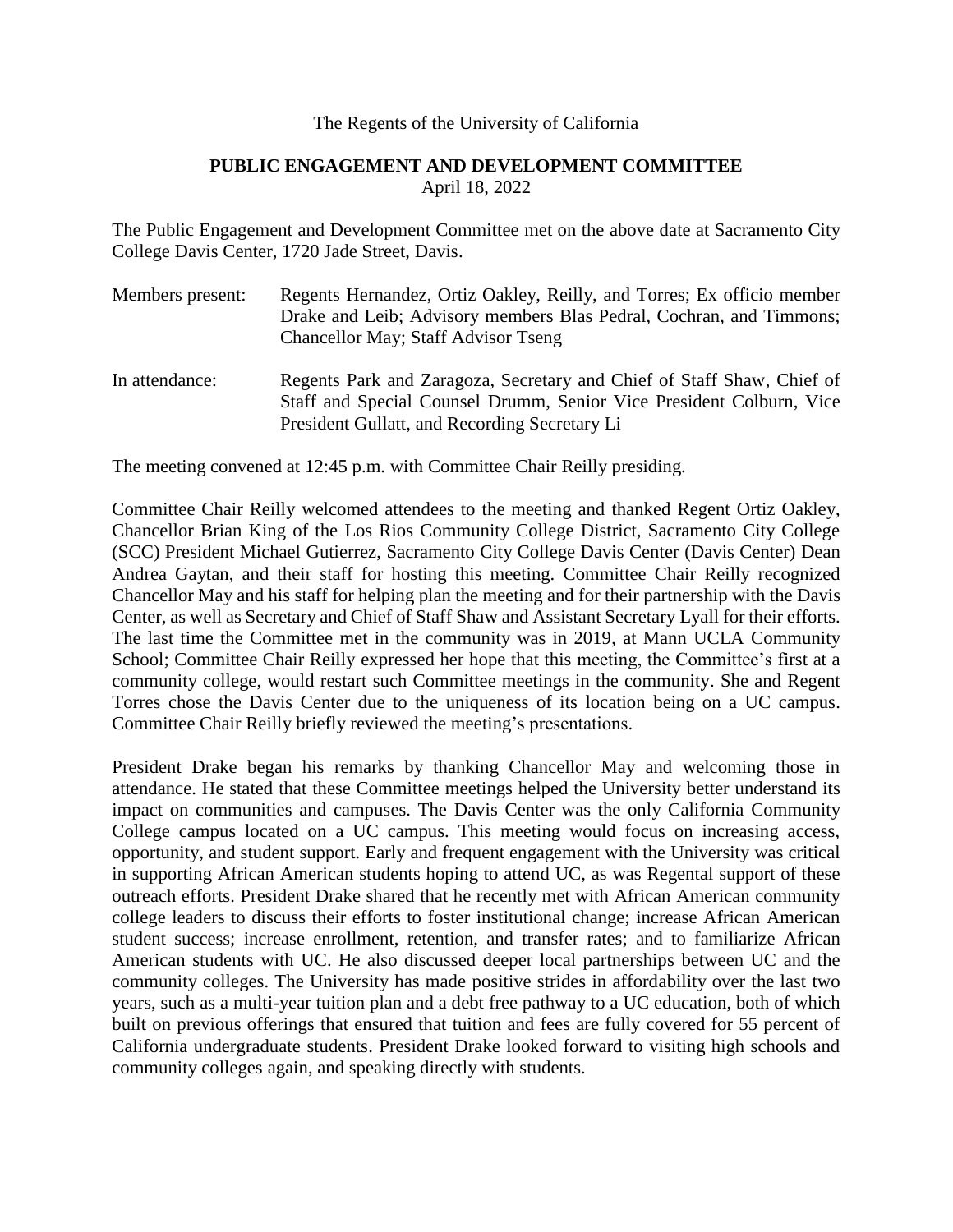Regent Ortiz Oakley thanked President Drake for his commitment to transfer students and Chancellor May for embracing the Davis Center, and his California Community Colleges colleagues. The Davis Center presented great opportunities that could be expanded. Every year, over 100,000 community college students were eligible to transfer to UC, and this number was growing; there were 7,000 more students eligible in 2021 than in 2015. The California Community Colleges were not transferring as many students from historically underrepresented regions, and time and attention must be focused on improving transfer in these regions. He has asked California Community College staff to work with the UC to improve data transparency to better understand why, for instance, about 8,000 community college students were admitted to UC this last year but did not enroll. The transfer pathway must be made simpler for those who do not have the same degree attainment rates and do not know how to navigate the transfer process.

#### 1. **PUBLIC COMMENT**

Committee Chair Reilly explained that the public comment period permitted members of the public an opportunity to address University-related matters. The following person addressed the Committee concerning the items noted.

A. Helen Young, Assistant Project Director of the California Community Colleges Transfer Guarantee to Historically Black Colleges and Universities (HBCUs) Program, shared the Program's successes over the last seven years. Managed at El Camino College with a grant from the California Community Colleges Chancellor's Office, the Program has connected over 400 students with 39 HBCUs. In light of the University's interest in developing something similar, the Program offered to share its background data with UC.

# 2. **UC DAVIS IN THE COMMUNITY: UC DAVIS AND LOS RIOS COMMUNITY COLLEGE PARTNERSHIP**

[Background material was provided to Regents in advance of the meeting, and a copy is on file in the Office of the Secretary and Chief of Staff.]

Chancellor May began his remarks by acknowledging Chancellor Brian King of the Los Rios Community College District for his vision and collaboration with UC Davis in bringing Sacramento City College (SCC) Davis Center to the Davis campus about a decade ago. Nearly 92 percent of UC Davis transfer students came from community colleges. The pathway to the University from community colleges ensured that UC was serving those who had financial hardships, needed additional academic preparation, or faced other challenges. Chancellor May introduced two new collaborations between UC Davis and the Los Rios Community College District. The first, the K–16 Northern California Regional Education and Workforce Collaborative, was comprised of school districts, the California Community Colleges, the California State University (CSU), UC, and workforce development professionals. The Collaborative was developing occupational pathways from high school to postsecondary education and into the work force. UC Davis was also leading the Sacramento Valley College Corps consortium, in which UCD and SCC were partnering with Sacramento State University and Woodland Community College to further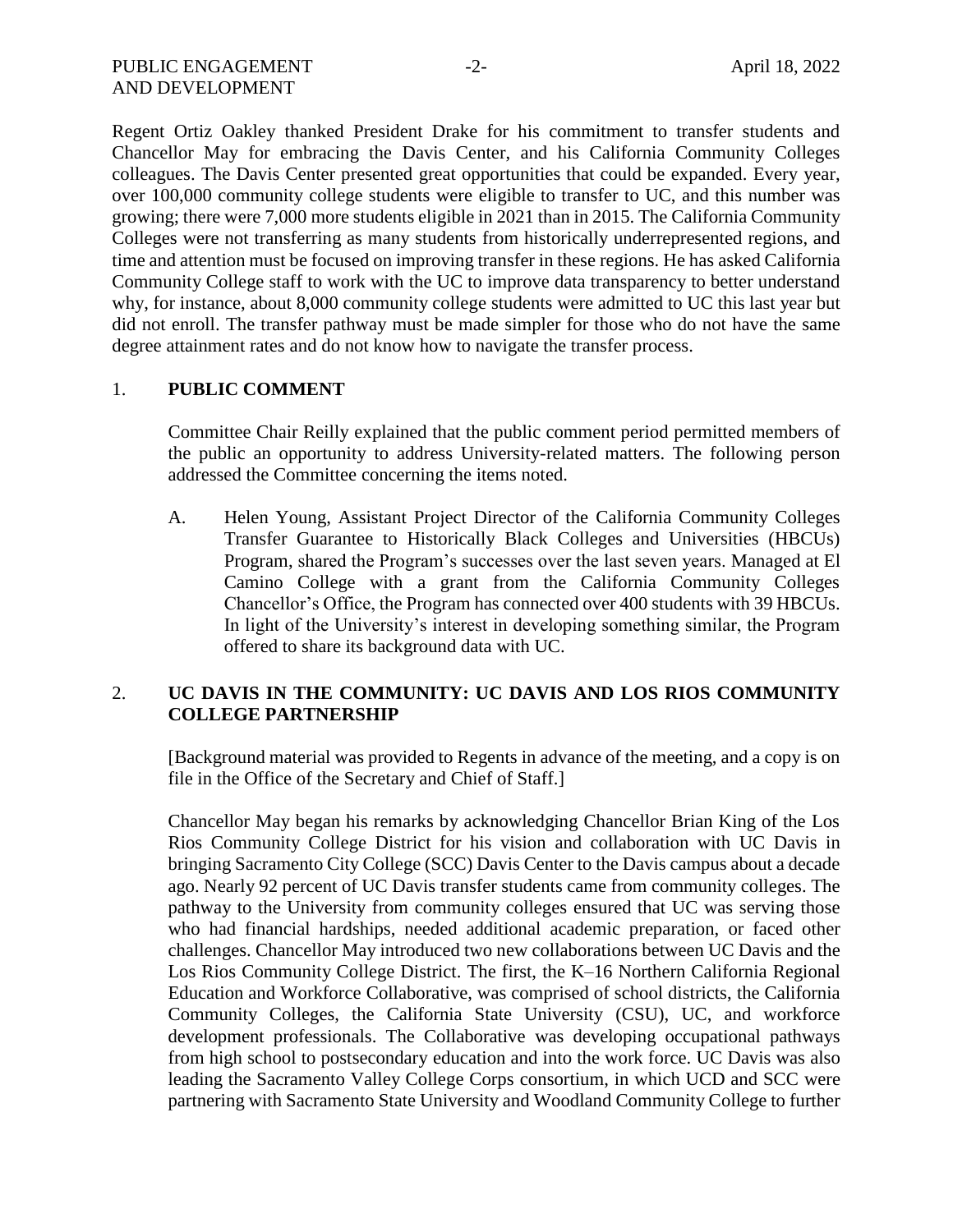develop the pathway for regional community college students to transfer to four-year institutions. Students who identified as black and indigenous/Native historically enrolled at UC Davis at lower rates than their peers and struggled to feel a sense of belonging. The UCD Transfer Opportunity Program (TOP) complemented the community colleges' efforts to enhance transfer culture. At the forefront of UC Davis' strategy to reach African American and other underrepresented students was creating and nurturing strong partnerships with community college student support programs like Umoja. TOP served 26 community colleges, providing individual admissions advising, group advising, and workshops. Between 2006 and 2020, 5.3 percent of participants were African American, 4.95 percent of whom were enrolled at UC Davis. Early student engagement and increasing transfer knowledge were key to improving transfer rates. The Avenue programs relied on strong partnerships with community college districts and businesses to help students transition into UC Davis and develop career skills. They focused on recruiting underrepresented students and providing holistic, academic, professional development, and financial support. Chancellor May shared the percentages of underrepresented students participating in the different "Avenues" in the program. There were plans to replicate and expand this model with the UC Davis School of Medicine, California State Polytechnic University, Humboldt, and Sacramento State University, to increase the number of underrepresented primary care physicians.

Los Rios Community College District Chancellor Brian King stated that SCC, through its interaction with UC Davis and Sacramento State University, was a statewide model in leadership and collaboration. He and other educational leaders in the region met regularly, and Chancellor May has been very open to partnerships. For students of color, barriers to transferring to UC or to a successful career have persisted. Declining community college enrollment across the U.S., due in part to better employment opportunities and the expansion of university systems, was catalyzed by the COVID-19 pandemic. The strength of higher education partnerships could demonstrate that entering community college was a good way to a transfer opportunity or a job, and could encourage students to return. On the other hand, far more students wished to attend UC than UC could admit. California's higher education systems were very complex, and making transfer pathways clearer and more understandable would help all students. Students from middle-income families and parents who attended college had more resources to navigate the system, which took time. This was time that many students of color did not have. The Davis Center could be a model for streamlining the pathway from high school to higher education, and then to UC.

Sacramento City College President Michael Gutierrez shared that the Davis Center recently celebrated its 50th anniversary. He stated that the Los Rios Community College District has partnered with UC Davis, Sacramento State, and local unified school districts for the 1300 Campaign, which aimed to have 1,300 more young men of color to transfer to UC Davis or Sacramento State. Students who did not gain admission into those universities did not receive rejection letters. Instead, they entered a community college program that provided financial assistance, and they could eventually transfer to those universities. With a grant from the American Association of Community Colleges, SCC has partnered with UC Davis to launch the Equity Transfer Initiative to develop a prototype for increasing the number of students transferring to UC Davis, particularly students of color. SCC was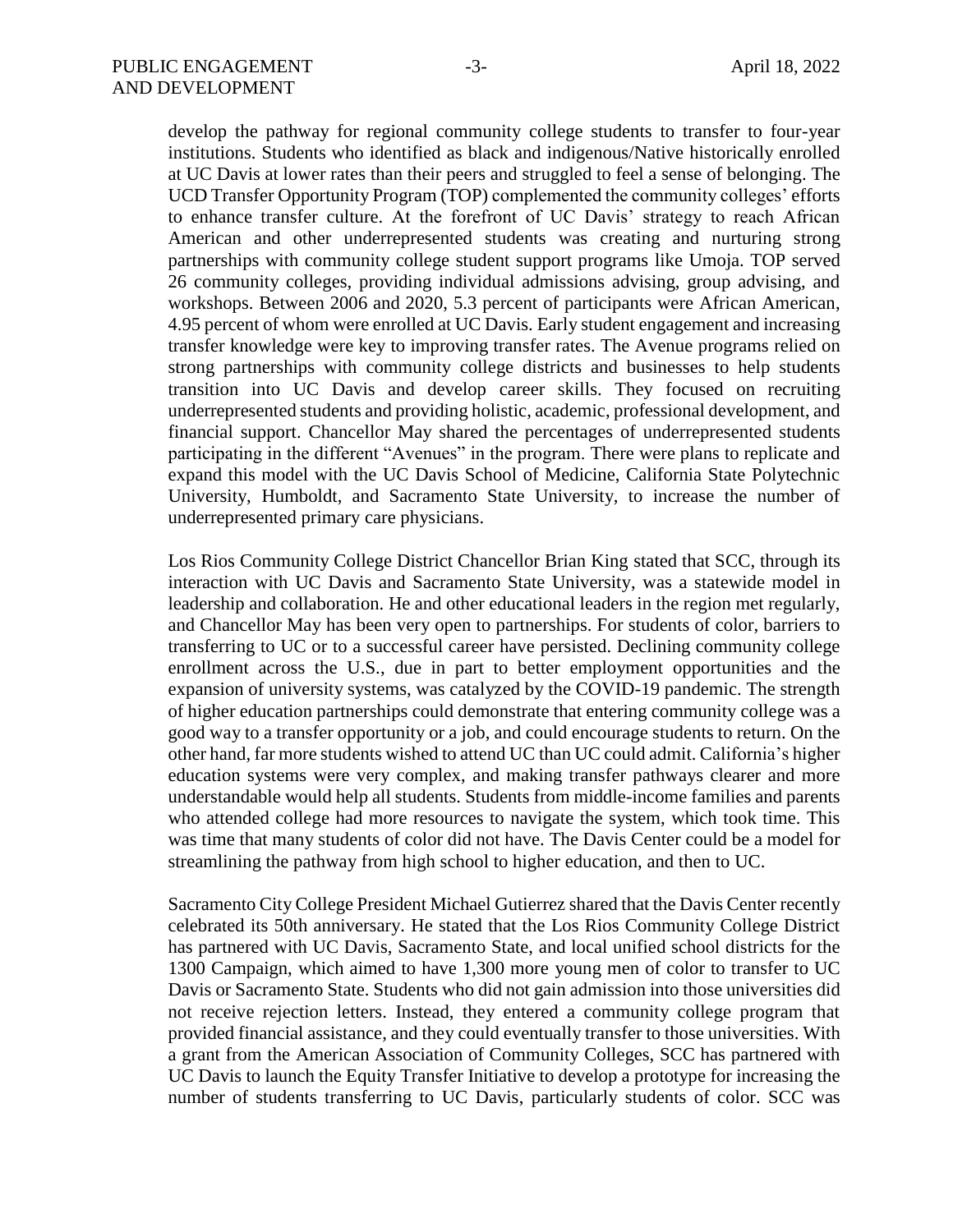scrutinizing existing transfer agreements to determine who was and was not benefiting from them.

Sacramento City College Davis Center Dean Andrea Gaytan stated that Destination UC Davis, a project of the Equity Transfer Initiative, sent letters informing recent graduates of Davis High School that they were all eligible to enroll in a community college in close proximity to their homes. Davis Center faculty have partnered with UC Davis managerial economics faculty to offer career exploration, additional academic advising, exposure to research, and an understanding of the experience of attending a Research 1 (R1) institution in an effort to diversify the professoriate. The Davis Center also partnered with the UCD College of Engineering and College Biological Sciences on Avenue programs, which have seen increased interest and involvement. The Sacramento Valley College Corps allowed students to earn money towards their education by volunteering in Sacramento and Yolo Counties. Davis Center faculty also taught remedial courses on the Davis campus to help students transition to college-level coursework. Being on the Davis campus provided holistic opportunities. Davis Center students with a transfer admission guarantee or who have committed to transfer to UCD were eligible to rent on-campus apartments. Davis Center students were able to ride Unitrans buses and use UCD libraries and fitness facilities. This has helped them acclimate to life on a larger campus and has given them a sense of belonging. The transfer pathway to UC Davis faced competition with Sacramento State University; the Davis Center was determining how it could portray UC as a viable option compared with a four-year institution that did not cost as much. The Davis Center was continuing to build its unique identity to draw diverse students.

Regent Hernandez stated that financial burdens to transfer needed to be addressed given that about 8,000 eligible students chose not to transfer to UC. He wished to see more initiatives attracting underrepresented students, who feared taking on student debt, to transfer to UC. Chancellor King replied that there was the perception that the problem of affordability was solved because community college had low or no fees. In reality, many community college students were not living with their families and had living expenses, had caregiving responsibilities, and were working. They had less access to Cal Grant funds than UC and CSU students, so net costs for a full-time community college student after financial aid could be higher than for a full-time UC Davis or Sacramento State University student. The faster a community college could help a student reach their goal of transfer or a degree, the less expensive it was for the student. Classes that did not meet the requirements of different universities created friction for community college students. In Chancellor King's view, articulation was needlessly complicated; the Los Rios Community College District had multiple articulation processes with each university. Mr. Gutierrez added that there was an opportunity for foundations to engage in dual fundraising to address cost of attendance. Community college students who did not transfer to a four-year university did not earn much more than a student with a high school diploma.

Regent Torres expressed frustration that, almost 30 years later, not much has changed for African American students. He recalled his own challenges transferring to UC Santa Cruz and lauded Chancellor May's leadership. Regent Torres asked why the 1300 Campaign focused on men. Mr. Gutierrez replied that a disproportionate percentage of women, about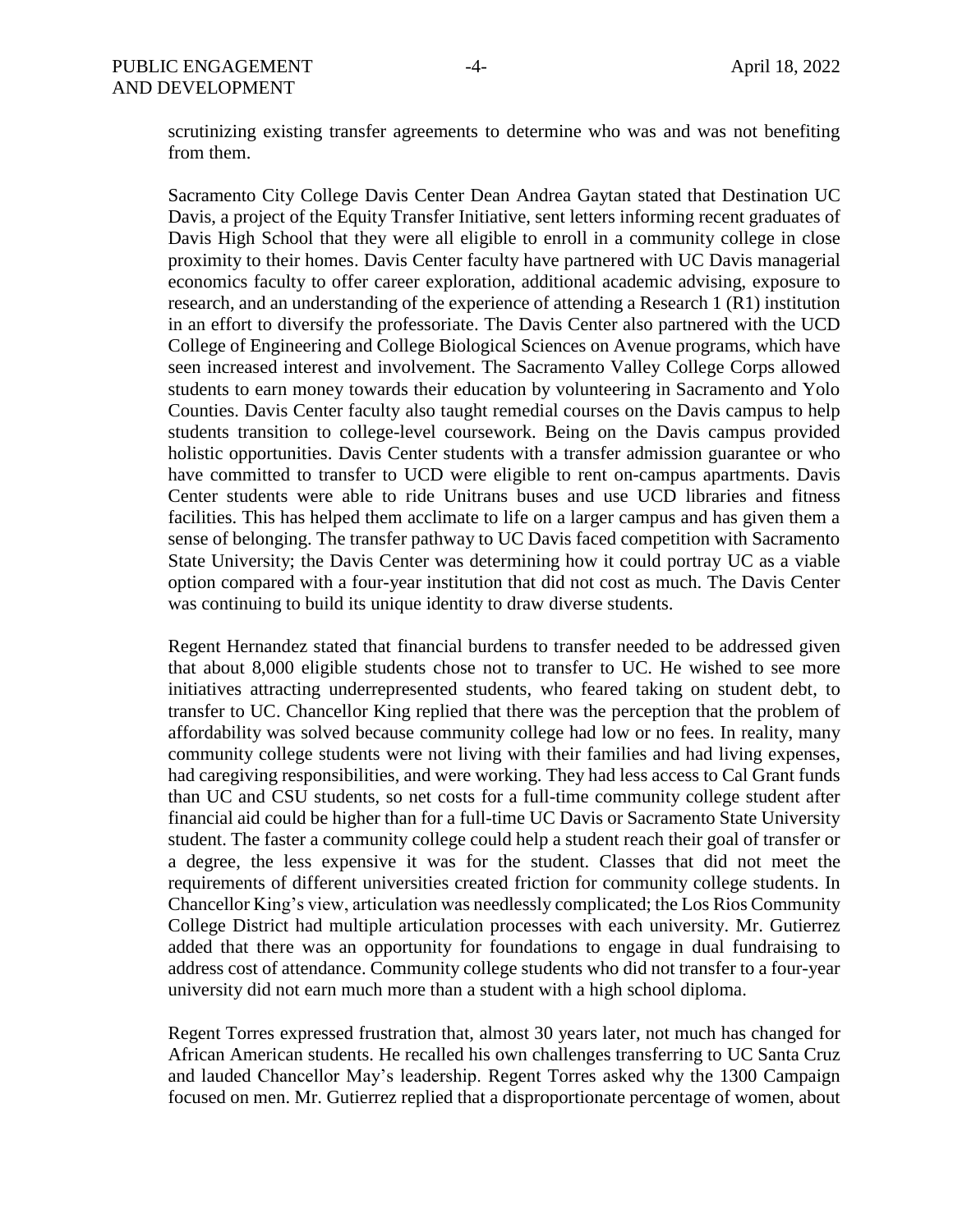60 percent, were enrolling in community college in the region. Regent Torres praised the California Community College system's efforts to recruit black students for Historically Black Colleges and Universities; UC should examine what it could do better.

Regent Ortiz Oakley agreed that transfer had been made needlessly complicated. Aside from demand and capacity issues, complicated solutions were not needed to make the transfer pathway clearer. Given the high demand for science, technology, engineering, and mathematics (STEM) classes at the Davis Center, he asked if there was discussion to share instructional resources across the three segments of public higher education. Ms. Gaytan responded that she was not aware of a formal creation of a faculty pool. It was challenging to obtain specialized faculty for the Davis Center's career technical education programs because it was competing with industry, which was offering more lucrative opportunities. Informally, there was a collaborative effort among the segments. The Davis Center was in frequent communication with UC Davis about faculty needs, but UCD graduate students and postdoctoral researchers could be overextended. New construction completed in 2018 allowed the Davis Center to offer laboratory courses, and new buildings were also under construction on the main SCC campus.

Regent Ortiz Oakley asked if students had difficulty transferring units from online STEM courses, and, if so, how it was being resolved. Chancellor King replied that he was not aware of much concern about unit transfer. Despite good outcomes at other institutions, there was still much resistance to teaching laboratory courses remotely. On the other hand, many faculty who were opposed to teaching online before the pandemic were now opposed to teaching in-person. Different modalities provided access to students who could not be on campus. The Davis Center would have a better sense of its capacity in the next year.

Regent Torres asked if there were plans to expand community college biomanufacturing programs. Regent Ortiz Oakley responded in the affirmative. To help satisfy the demand of certain sectors, these programs lead to a bachelor's degree in areas that do not duplicate what is offered at CSU and UC. There was much work to be done. In his view, California needed to solve its demand problem or institutions from other states would intervene. He did not prefer that the California Community Colleges offer bachelor's degrees, but there was need for it due to the level of demand.

Regent-designate Timmons asked about the metrics for success in these programs. Mr. Gutierrez replied that data were organized in dashboards that were easily navigable and could be disaggregated by ethnicity and gender to determine success. Often, there were equity gaps where affinity groups were performing at a lower level. Ms. Gaytan added that faculty were encouraged to examine their data as part of their performance review cycle, as this had not been done before.

Chancellor May noted that quantitative evaluations were now part of program proposals.

Regent Leib asked about the transfer process for the Davis Center students given that they were on a UC campus. Chancellor King replied that the partnership between UC and the community colleges did not increase number of seats at UC. A center was expected to serve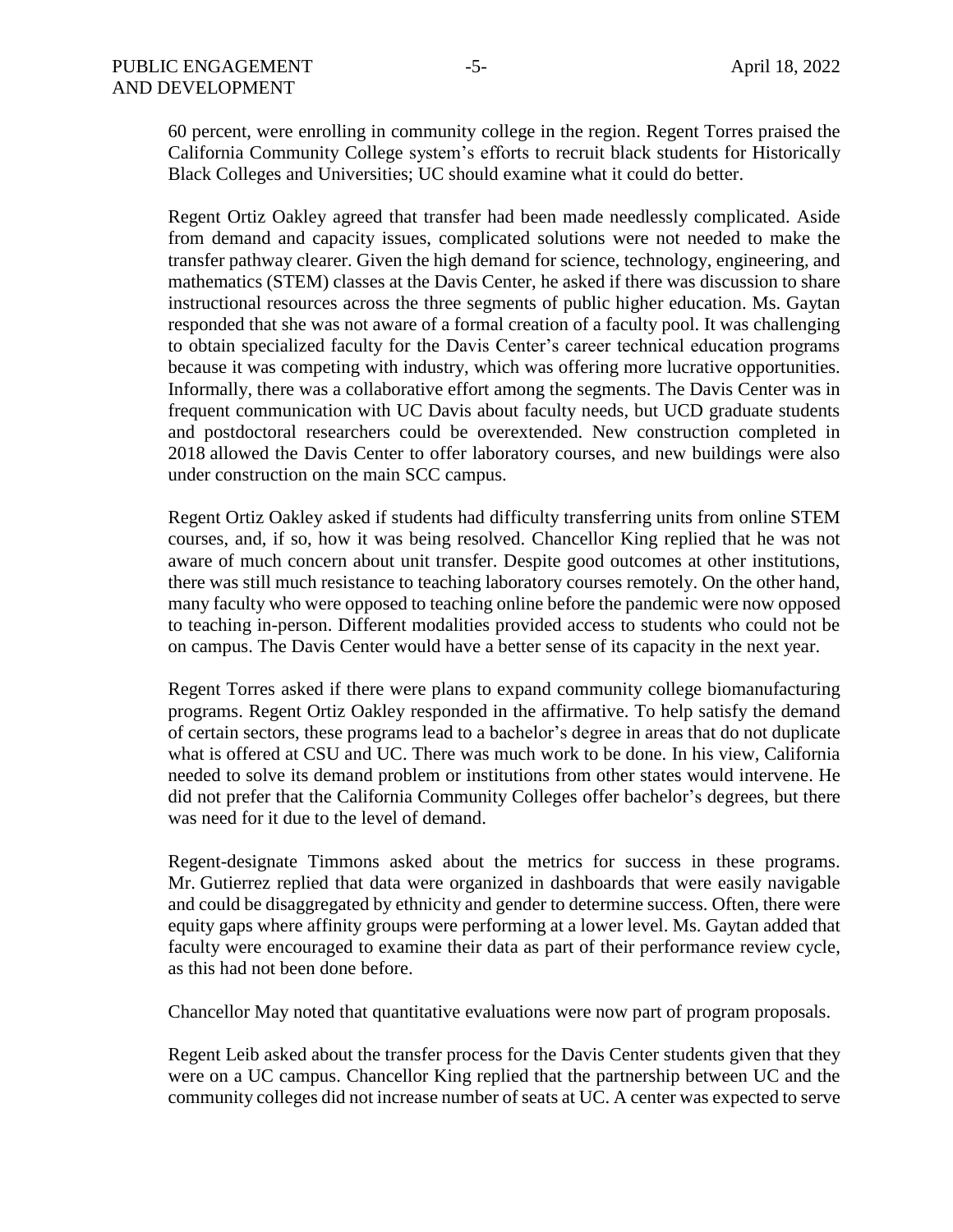roughly 1,000 full time equivalent (FTE) students. Ms. Gaytan stated that data were not disaggregated by center, as students could be taking courses at different SCC locations. Mr. Gutierrez stated that Davis Unified School District students in the expanding dual enrollment program at UC Davis were able to see a University campus. However, coming to a UC campus was intimidating for some community members, so outreach needed to be intentional so that UC Davis could be demystified for them.

Regent Leib expressed his hope that more data is collected so that the Davis Center can better convey its narrative. He asked if students were choosing to attend the Davis Center thinking that the transfer process would be easier. Chancellor King stated the community colleges needed to better communicate that attending a community college was not a failure, but rather a great success that saved much money. UC capacity made it difficult to provide guarantees to community college students. Ms. Gaytan added that the Davis Center was working with UC Davis to expand the intersegmental cross-enrollment agreement so that Davis Center students could try taking credit-bearing UC courses. Efforts were paused during the pandemic, but she hoped that they would resume.

Chancellor May noted that UC Davis was meeting the two-to-one transfer ratio requirement. This was about 3,300 transfer students every year.

President Drake shared that, at his last institution, thousands of community college students took courses on the university campus. He agreed that it took confidence to attend school at a center located on a UC campus; he looked forward to seeing data identifying such students who were able to take that step. The pathway for more geographically remote students needed to be considered as well.

Regent Park asked what Ms. Gaytan wished the Davis Center could do. Ms. Gaytan replied that she wished the Davis Center could expand its curricular offerings to align with prestigious offerings at UC Davis, such as in agriculture, but the Davis Center did not have faculty trained in those areas. The Davis Center was determining how it would implement Assembly Bill 928, which would streamline the transfer process. Ms. Gaytan also wished to see the development of an honors program.

Regent Park asked what drew students to the Davis Center and if there were recruitment strategies. Mr. Gutierrez stated that those who are close to transfer eligibility might choose the Davis Center. He wished to see more data on the success of Davis Center graduates who transfer to UC Davis by program. Ms. Gaytan added that students who chose the Davis Center enjoyed its personal nature, and those seeking to transfer to UC Davis wished to be as close as possible. Yolo County residents were choosing the Davis Center for its location. The Davis Center has tried to be a high-touch, one-stop location that offered personalized attention to students and a sense of community.

Regent Park asked if the Davis Center wished to see more enrollment of certain groups of students. Ms. Gaytan stated that the City of Davis did not have the same demographic of African Americans as Sacramento, and this was reflected in African American enrollment at the Davis Center. This could be attributed to the distance from Sacramento, the climate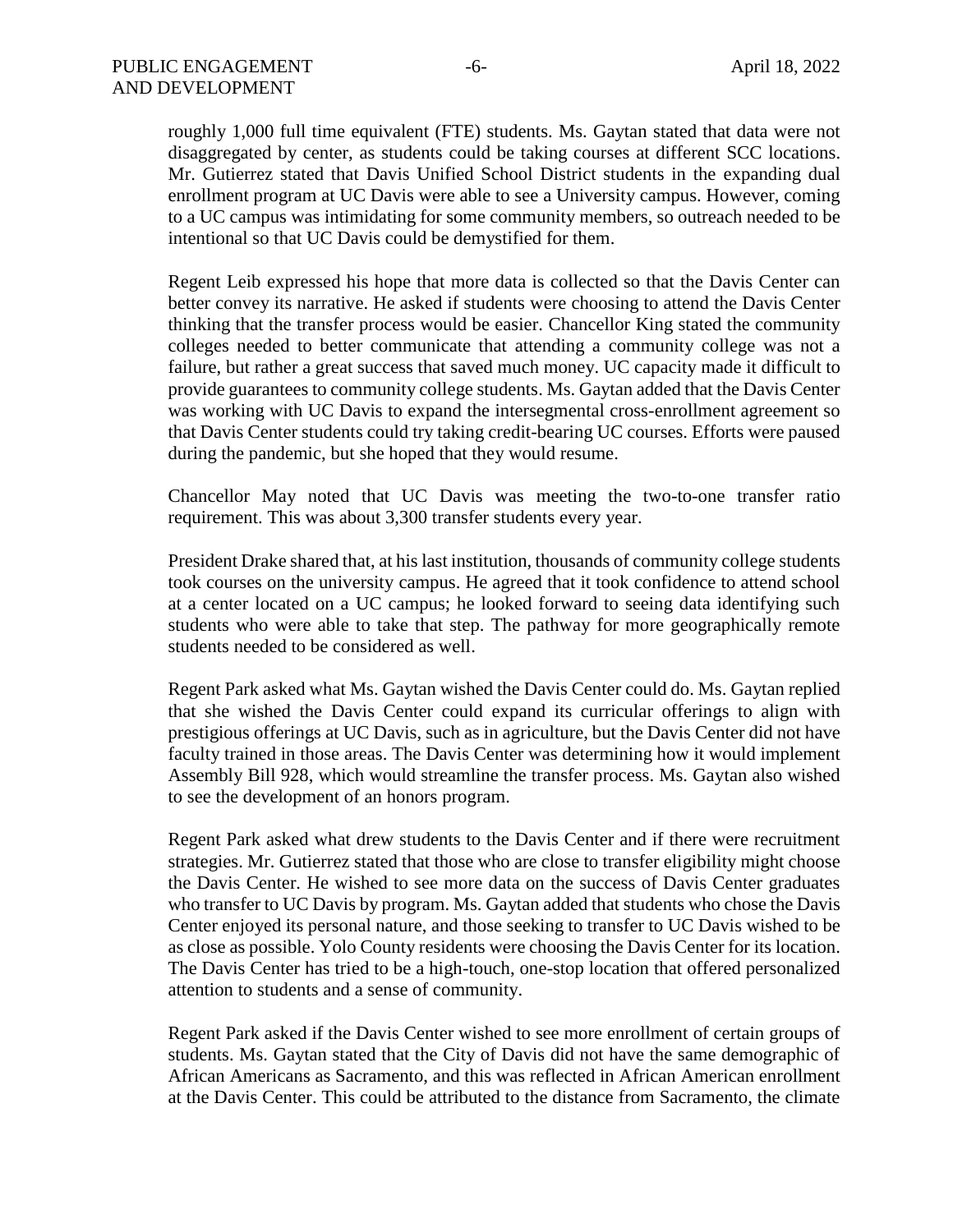in Davis toward African American students, and the demographics of the Davis Center faculty and administration. The transition back to in-person instruction could present a recruitment opportunity.

Regent Park stated that the recruitment strategy could be more personalized like the vaccine strategy, in which vaccine appointments were made for people. Recalling a tour of colleges that she took in Oregon, Regent Park noted the emphasis liberal arts schools made on the value of higher education and individual contribution. Financial aid was chief among the strategies for recruiting underrepresented students, but institutions should communicate why students should come and what they could contribute with their education. Different things should be tried to change the trajectory of the last 30 years.

Regent-designate Blas Pedral, noting that 45 million borrowers owed \$1.6 trillion in federal loans at a time of inflation, asked how the hesitation to borrow, particularly among students of color, could be addressed. Chancellor King replied that the narrative of impact resonated with community college students, who want access to jobs that improve their quality of life. Many of these students were interested in liberal arts, but the value proposition must be made clear. Even with community college courses being free, students were still hesitant. Partnerships were needed to show a clear path to a four-year institution. Leaders needed to have courage to make structural changes. Chancellor May added that the Avenue programs showed students they were taking out loans to get to a career, which was less daunting. Many institutions do not wish to be perceived as vocational schools, but students need to see the return on investment.

Committee Chair Reilly asked what UC could do to make the transfer pathway smoother and more streamlined. Chancellor King stated that the articulation process between community colleges and four-year institutions needed to be streamlined. If AB 928 passed, then institutions would be compelled to act. He supported common course numbering, which has already been implemented in the Los Rios Community College District but not in the entire California Community College system. Committee Chair Reilly asked if efforts to do so were under way. Chancellor King replied in the affirmative. He agreed with Regent Ortiz Oakley that the solutions were logically obvious but politically difficult.

Committee Chair Reilly asked Chancellor May about the advantages of having a community college center on campus. Chancellor May replied that recruitment and outreach were easier when the prospective students have familiarity with the campus. He encouraged fellow chancellors to consider models like this one.

## 3. **AFRICAN AMERICAN STUDENT SUCCESS AT UC DAVIS**

[Background material was provided to Regents in advance of the meeting, and a copy is on file in the Office of the Secretary and Chief of Staff.]

UC Davis Vice Chancellor for Student Affairs Pablo Reguerin stated that, under Chancellor May's leadership and the campus' strategic plan, "To Boldly Go," UC Davis was working to align the daily lived experiences of black students with the campus' vision of inclusive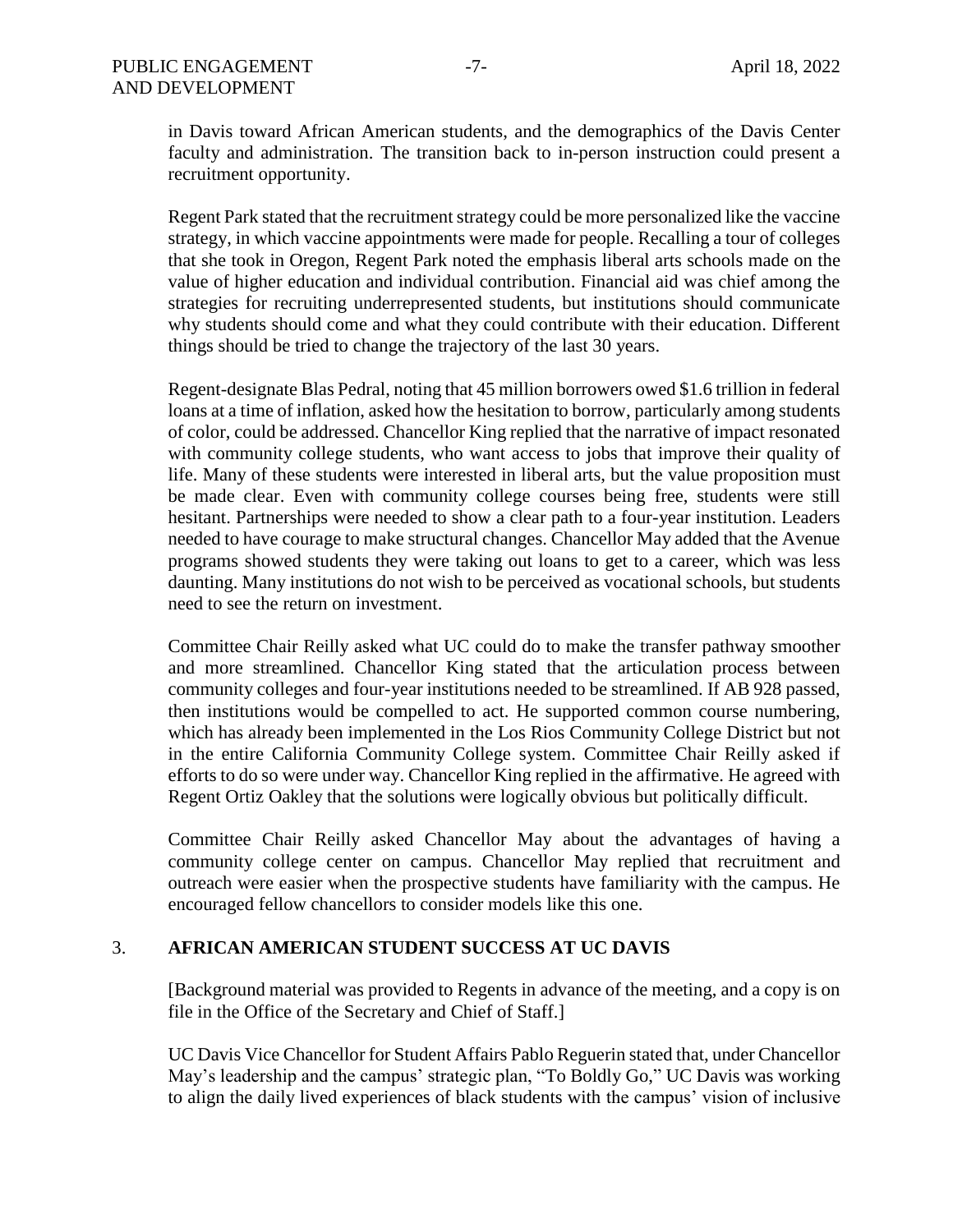success. Despite overall improvement in outcomes, eliminating gaps for black students remained a priority. From 2005 to 2020, African American freshman and transfer enrollment increased by 634 students. African American transfer enrollment outpaced African American freshman enrollment from three to five percent. From 2005 to 2020, African American first-year retention increased from 85 to 88 percent, and African American transfer first-year retention increased from 83 to 90 percent. Mr. Reguerin remarked that both enrollment and retention growth were important for retention success. Four-, five-, and six-year graduation rates improved for African diaspora students but were still below the UCD average. African American transfer students' graduation rates also improved, with transfer students succeeding at higher rates than their freshman counterparts. According to the UC Undergraduate Experience Survey data from 2018 and 2020, there were no equity gaps in navigating majors and degree programs, and satisfaction improved from 38 to 41 percent. The number of African American undergraduate students reporting "high food security" grew by seven percentage points from 2018 to 2020. Increasing and sustaining African American student success entailed further outreach, enrollment, and retention efforts; high-quality, inclusive, and responsive student services; initiatives like Aggie Black Excellence and the Lifting Black Voices project; eliminating racial disparities through initiatives like the Center for African Diaspora Student Success (CADSS).

Vice President Gullatt provided an overview of the pipeline to UC for African American students. African American students comprised 4.3 percent of undergraduate enrollment systemwide, doubling in the last 15 years. More than 2,300 African American students transferred from the California Community Colleges, 5.6 percent of all such transfers. Ninety-five percent of African American undergraduate students were California residents. 4.1 percent of California public high school graduates who met A–G course requirements were African American. While A–G completion rates among underrepresented groups increased, the gap between completion rates for underrepresented groups and for white and Asian students remained at about 20 percent. In 2019, 56 percent of California Community College freshman students were from underrepresented groups but represented only 31 percent of new UC transfer students in 2021; this gap has persisted for about 15 years. UC's systemwide strategic plan was rooted in the Student Academic Preparation and Educational Partnerships program (SAPEP), and recommendations were based on a 2016 faculty-led study of African American recruitment and yield practices. The strategy engaged partners including K–12 schools, community colleges, families, alumni, and faithbased organizations. Early engagement and exposure to UC had an impact on admission. The freshman admission rate and enrollment yield were higher for African American students who participate in a UC college preparation program and who were twice as likely to enroll at UC, and 84 percent of admitted African American students who participated in a UC transfer preparation program transferred to a UC campus compared to 56 percent of those who did not participate.

UC Davis Associate Director of Undergraduate Admissions Sheryl Blackshire stated that, in 2015, UC Davis was the first UC campus to create a position for African American recruitment. Since 2012, the number of African American applicants has grown to its highest, from 2,866 to 5,368 this fall, and the number of African American admits has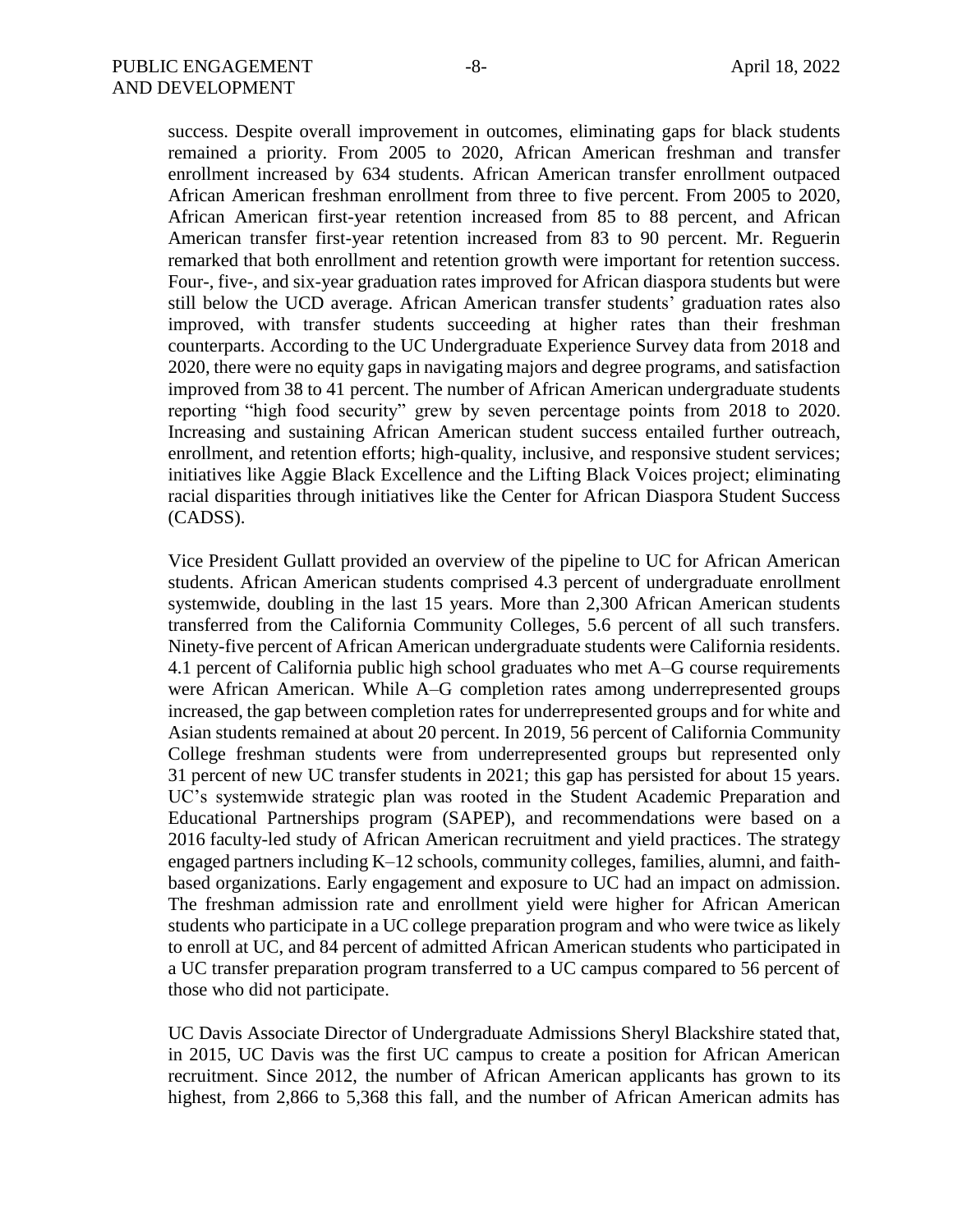grown from 837 in 2012 to 1,940 in 2021. The California black community was very diverse and spread throughout the state. UC Davis has fostered relationships with community- and faith-based organizations such as the Council of African American Parents in Southern California, where Ms. Blackshire has counseled students and parents on how to navigate the admissions process. In 2014, UC Davis signed a memorandum of understanding (MOU) with Umoja before it expanded systemwide in 2016. Hosting Umoja's Northern Regional Symposium brought over 150 Umoja students annually to the Davis campus. The campus' partnership with Umoja has led to an increase in the number of African American transfer students who applied and were admitted to UC Davis. Declining community college enrollment has had a disproportionate effect on underrepresented, low-income, and first-generation students, so UC Davis planned to engage students earlier in the transfer preparation process. Virtual programming during the COVID-19 pandemic included the Black Excellence Symposium and Career Connections Series.

UC Davis Director of the African American Strategic Retention Initiative Dionica Bell shared programs for new freshman and transfer students: the Special Transition and Enrichment Program (STEP), Black Aggie Summer Engagement, the African and African-American living-learning, First Year Aggie Connections, and the Linda Frances Alexander Scholars Program, which included a one-week immersion program prior to orientation, a seminar, and academic advising. Year-over-year data showed that participation in these programs reduced time to degrees and dismissal rates. CADSS offered on- and off-campus programs, tutoring, culturally relevant engagement, student health and counseling services, and more. African American students did not feel not welcome on campus aside from certain spaces, and they were searching for a sense of belonging, black or other faculty of color, and inclusive instruction. These students were experiencing micro- and macroaggressions in classrooms and co-curricular spaces, and financial barriers persisted. The academic enterprise must continue to be actively involved in supporting black students.

Umoja Community Foundation Executive Director Nzingha Dugas stated that Umoja, found at 71 California Community College campuses, was based in a cohort learning model that affirms and establishes an intellectual identity, creates a sense of belonging, and builds social capital. Through Umoja's partnership with UC, working groups that supported black student transfer were dedicated to professional development of faculty and staff who work with black students; building a data agreement so that community college student data is incorporated into UC's systems, easing the transfer process; ensuring success in the student's first year after transfer; and student outreach by Umoja UC graduates. There was an Umoja pilot program at UC Riverside, and four other campuses wished to launch similar programs. The African American Tipping Point Study was trying to determine what motivates black students to transfer.

UC Davis transfer student Antoinette Banks shared that she was a cognitive science major, an incoming Ph.D. candidate, and a mother. As a McNair Scholar, Ms. Banks engaged in research and wrote a journal article on children's cognitive development. With her studies and laboratory experience in machine learning and artificial intelligence (AI), Ms. Banks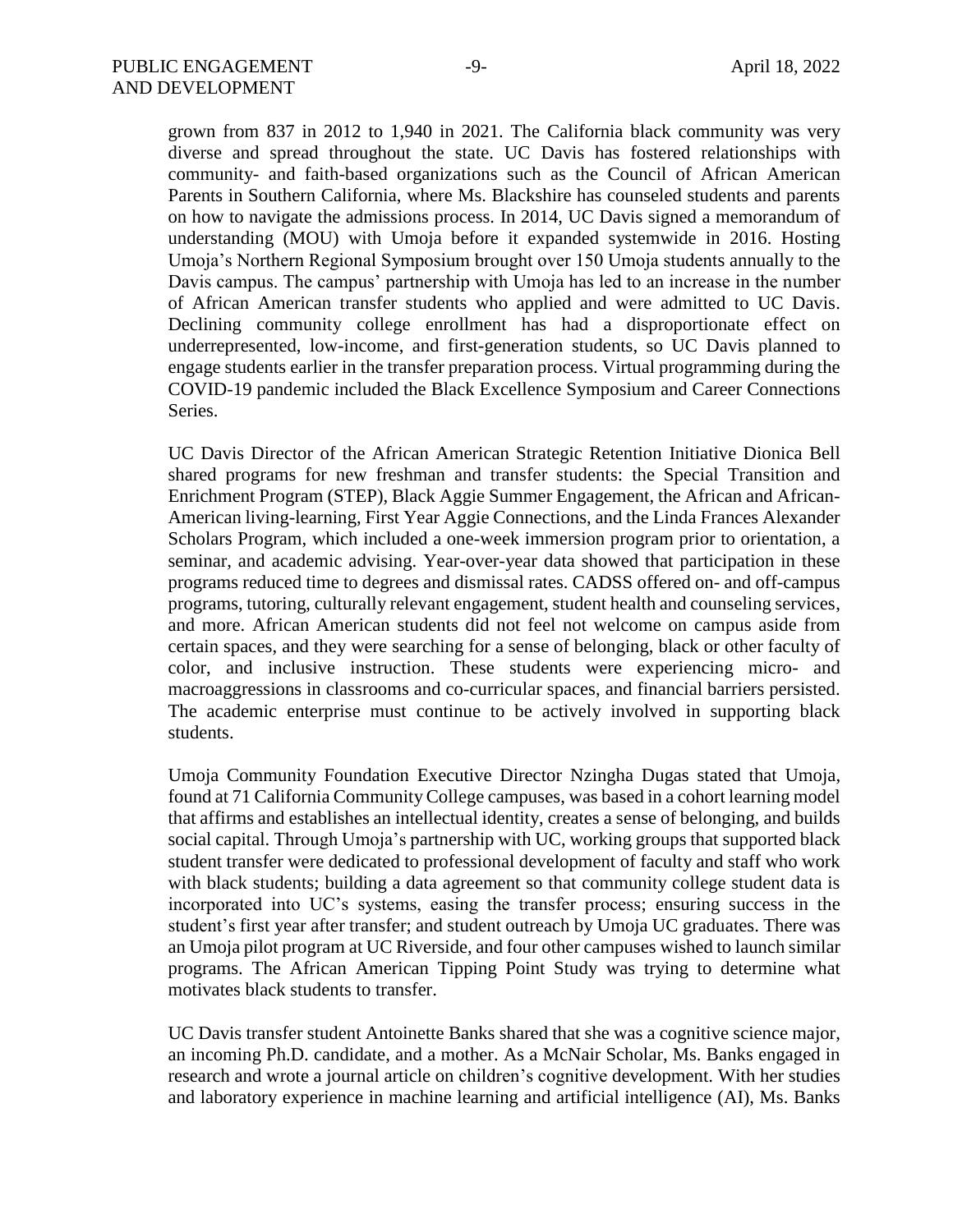created a database for her nonverbal, autistic child. She won in the social impact category in the UC Davis Startup Center's business accelerator, PLASMA, and in the social entrepreneurship category of the UC Davis Big Bang Competition. Ms. Banks was now the founder and chief executive officer of a software application using AI to optimize children's education. She suggested research opportunities or internships for teenagers, improving culturally relevant language, and improving the transfer student experience based on existing innovations.

UC Davis student Mahiri Moore shared that he was admitted to UC Davis during the onset of the pandemic and sought guidance. He joined STEP, which fostered academic success among underrepresented and underprivileged students. Mr. Moore also struggled with housing insecurity, and STEP connected him with Aggie Compass, which placed him in a rapid rehousing program. Without STEP, he would not have known about these opportunities. Mr. Moore started a nonprofit to serve underrepresented individuals.

UC Davis alumnus Darryl Goss, also the Chief Executive Officer of Inform Diagnostics, shared that he was admitted to UC Davis under affirmative action. He majored in African American and African Studies and participated in STEP. Mr. Goss had served as chair of the Dean's Advisory Council for the College of Letters and Sciences and currently served on the board of UC Davis Athletics and as chair on the UCD Foundation Board of Trustees. He and his wife, UC Davis alumna Lois Goss, have donated for various scholarships and causes, and recently donated a chair to the School of African American Studies. He was hired at IBM while still a UCD student, which gave him access to a corporate environment and exposed him to African Americans successful in corporate America. While at UC Davis, he received support from African American professors and administrators and was exposed to ethnic studies for the first time. In his view, success required intentionality.

Ms. Goss shared that she also was admitted to UC Davis as a first-generation student under affirmative action and participated in STEP. Professors had told her that she did not belong at UC Davis, that she had taken someone else's spot, and that she would not graduate. She used these comments to challenge herself. Despite being a Sociology major, Ms. Goss found encouragement and motivation in the African American and African Studies department. She called for better representation in the professoriate across different disciplines so that there was less of a burden on ethnic studies departments to provide support to students of color. Ms. Goss encouraged black alumni to visit UC Davis, which now had improved statistics, a new Chancellor, and new faculty.

Regent Hernandez asked the speakers for their recommendations for institutions of higher education to attract more people of color and ensure their success. Ms. Banks shared that her experiences while serving as the inaugural president of Umoja at Los Angeles City College led her to transfer to UC Davis. She suggested that faculty members and principal investigators receive cultural sensitivity training. Mr. Goss suggested ensuring that K– 12 students are exposed to UC opportunities. Ms. Bell stated that there has been a yearover-year decrease in the number of black students in STEP, which was limited to firstgeneration students. However, there were students who were not first-generation and need help navigating the institution or lack social capital. A parent who attended college does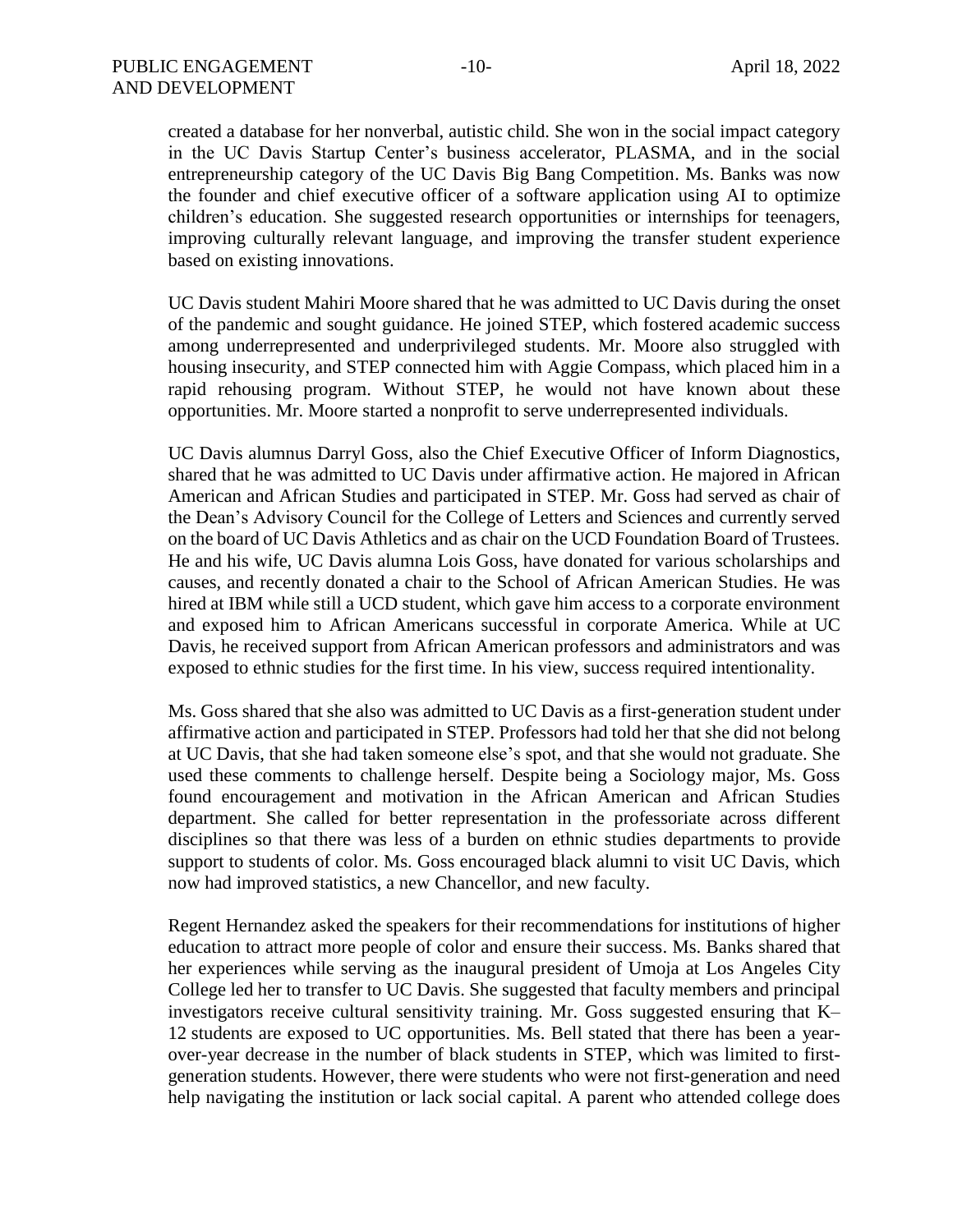not necessarily know how to navigate UC. The Linda Frances Alexander Scholars program was similar to STEP and provided services throughout the academic year. Its early academic model introduced interventions for struggling students early in the quarter system, but more resources were needed. President Drake expressed his wish to collaborate with Ms. Bell on the program. Mr. Reguerin underscored that these programs needed resources, staffing, and ongoing training.

Regent Ortiz Oakley stated that educators have failed the black and African American community miserably. He noted that African American students made up 3.8 percent of enrollment at UC Davis and asked if the increase of total enrollment in that time was greater than 3.8 percent. Mr. Reguerin responded in the affirmative. The equity gap took into account the growth in the number of non-black students and retention and graduation rates.

Regent Ortiz Oakley stressed that this challenge should be viewed with a sense of urgency. He asked what needed to be done differently to address this. Mr. Reguerin replied that the relationships between admission, enrollment, and retention should be strengthened with case management, but this was expensive and staff-intensive.

Regent Ortiz Oakley asked if UC Davis, along with high schools and community colleges, was interrogating the data on African American students who do not enroll. Ms. Blackshire replied that UC Davis was communicating its transitional programs to admitted students such that very few students who accepted an offer of admission did not enroll. Ms. Gullatt added that, in 2017, faculty interviewed admitted students who did not enroll, and found that money, the inability to link interest to major, and the unavailability of a major were factors. Students wished to be recruited. There was also a small pool of African American students in California who were A–G eligible. UC needed to acknowledge past harm, such as the Regents' involvement in the elimination of affirmative action.

President Drake asked what institutions students were choosing over UC. Ms. Gullatt replied that students were choosing the California State University (CSU), which was perceived as more affordable even though UC had good time-to-degree. Students were not necessarily equating time-to-degree to affordability. These students want to major in fields that were discernible to them, and they wanted to be in cities or close to home. Chancellor May reiterated the importance of connecting majors to careers, for instance, in the case of a student who approached him with an idea for a start-up company but did not know how it would lead to a tangible career. Systemwide, there was a disjunction between what was being taught and what marginalized students needed. Mr. Reguerin noted that black students with more UC engagement were more likely to select UC, have better retention, and graduate.

Ms. Goss asked Mr. Moore why he chose UC Davis. Mr. Moore, a first-generation college student, replied that he graduated from Oak Hills High School with a 4.1 grade point average, applied to all UC undergraduate campuses, and received his first and only acceptance from UC Davis. UC Davis was only school that gave him the opportunity.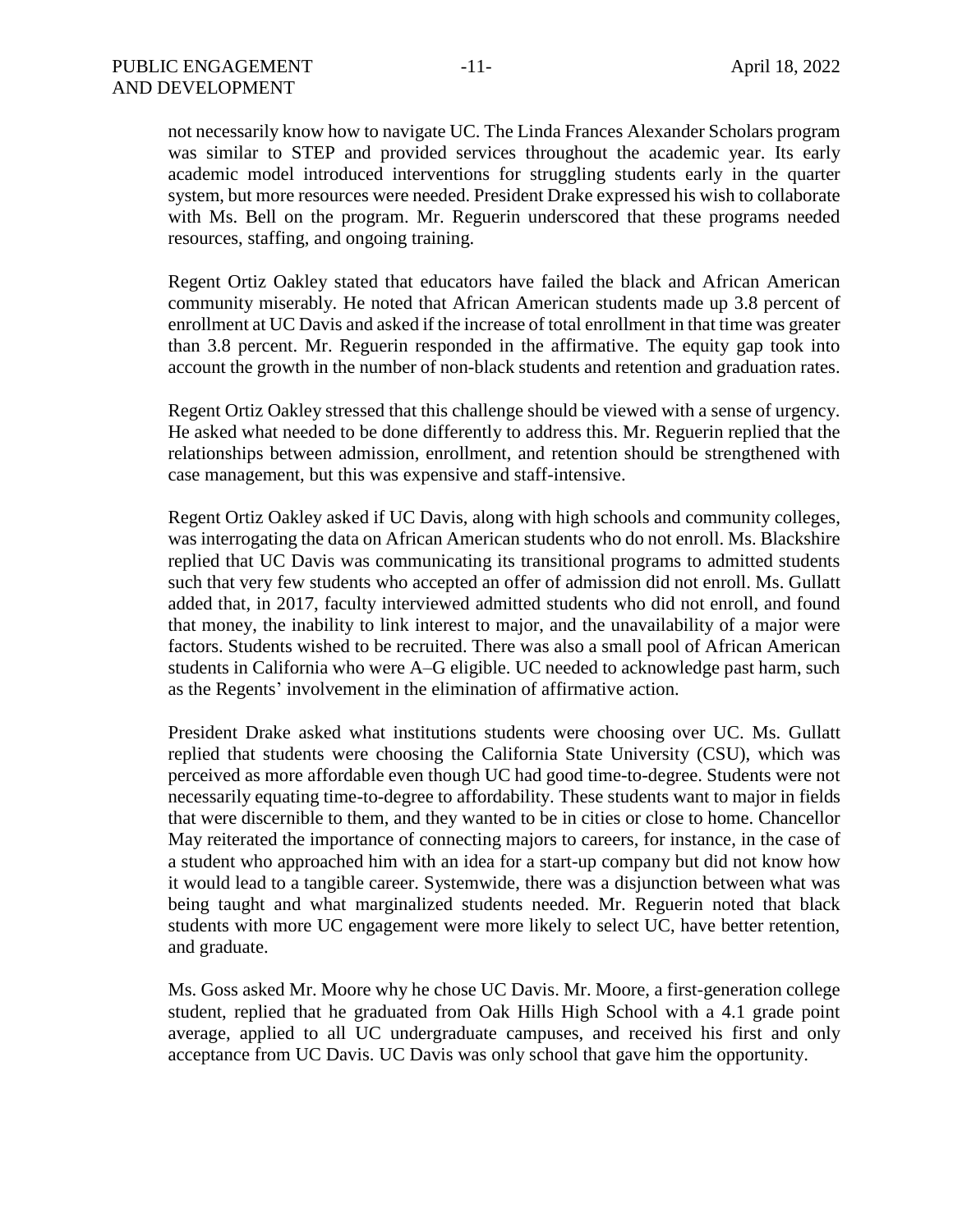Regent Ortiz Oakley asked how many black tenure-track faculty were at UC Davis. Mr. Reguerin replied that he did not have exact figures but there were not enough. Regent Ortiz Oakley stated that students were choosing schools where they saw themselves, which has made Historically Black Colleges and Universities attractive.

Regent Leib noted that the percentage of black students at UC Santa Barbara has remained unchanged since he attended, while the Latino(a) population was growing at UC Merced due to sense of belonging among Latino(a) students there. He asked if STEP was at all undergraduate campuses. Ms. Gullatt replied that STEP was an example of summer bridge programs, which every campus had. Regent Leib asked if they were part of SAPEP. Ms. Gullatt replied in the negative. SAPEP served K–12 schools and community colleges and provided graduate school preparation, while summer bridge was a retention effort the summer before a student enters the University and was supported by the Student Services Fee.

Regent Leib asked speakers how they would spend State funding. Mr. Goss replied that he would invest it in transitional programs, diverse faculty and staff, and better student preparation at the K–12 level. Mr. Reguerin stated that he would invest in mandatory success-based programs, especially for males. Ms. Bell replied that she would invest in mental health services and culturally competent counselors, noting the cumulative nature of microaggressions. UC Davis recently launched First-Year Aggie Connection, whereby cohorts of no more than 25 young black women connected with two black staff and formed a micro-community. There was a male equivalent as well called the Barbershop. These programs should be mandatory for all black students. Ms. Dugas stated that she would use Umoja's partnership with UC as a model to connect high school students to postsecondary education. A pilot program was attempted with Eleanor Roosevelt High School and Centennial High School in Riverside County but needed more resources. College engagement varied even among students in the same classroom. Programming was also needed that addressed the diversity within the African American diaspora.

Regent-designate Timmons agreed that UC needed to engage in more outreach at the high school level. Since six percent of the state is African American, she suggested that UC reach out to out-of-state students to improve diversity. She added that President Drake was working with HBCUs to improve UC graduate diversity. These students could be mentors.

Regent Hernandez suggested that UC could equip underrepresented students with tools like a new computer or graphing calculator. Engineering students might be starting college using their old computers.

Regent Zaragoza asked about the state of black students in STEM disciplines at UC Davis and what programs were available to them. Ms. Bell replied that, while there were many in the diaspora who were interested in STEM and the medical sciences, black representation in the School of Engineering, for instance, was low. Black students faced challenges in gatekeeping courses in mathematics, chemistry, and biology, and additional resources could ensure that students had the foundation to be successful in those courses. These gatekeeping courses were responsible for the highest number of major changes.